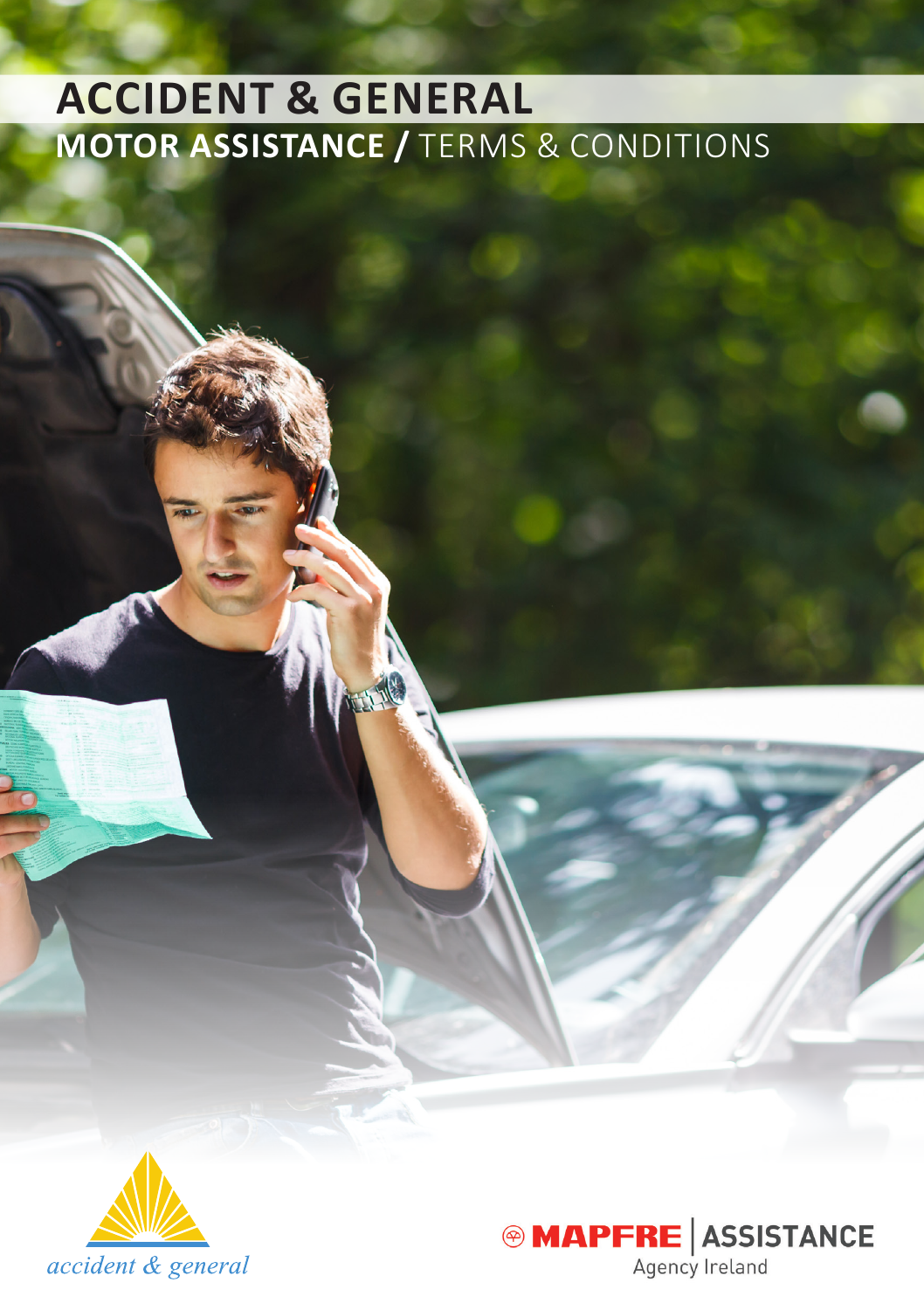# **INDEX**

| SECTION 1 - COVER PRIOR TO DEPARTURE3               |  |
|-----------------------------------------------------|--|
| SECTION 2 - ROADSIDE ASISTANCE3                     |  |
| SECTION 3 - BREAK-IN EMERGENCY REPAIRS3             |  |
|                                                     |  |
|                                                     |  |
|                                                     |  |
|                                                     |  |
|                                                     |  |
| <b>GENERAL CONDITIONS APPLYING TO ALL SECTIONS5</b> |  |
| <b>GENERAL EXCLUSIONS APPLYING TO ALL SECTIONS5</b> |  |
|                                                     |  |
|                                                     |  |
|                                                     |  |

**In CASE of Emergency & to Arrange Breakdown Assistance PLEASE CONTACT :**

**MAPFRE ASSISTANCE on (00353) 91 501 616**

### **PLEASE STATE THAT YOU HAVE AN ACCIDENT & GENERAL MOTOR ASSISTANCE POLICY, GIVING YOUR POLICY REFERENCE**

This policy has been specially arranged by Accident & General Insurance Services Ltd.

**We** will provide the services and benefits described in this policy:

- during the Period of Insurance
- within the Geographical Limits
- subject to the Limits of Cover, and all other terms conditions and exclusions contained in this policy
- following payment of the appropriate premium for the level of cover selected
- Benefits under this policy is offered by Mapfre Assistance Agency Ireland (which is a registered trading name in Ireland of MAPFRE ASISTENCIA Compania de Seguros y Reaseguros SA).

This policy is effected in Ireland and is subject to the Laws of the Republic of Ireland

**This policy is provided on behalf of Accident& General Insurance Services Ltd, 6 Leopardstown Office Park, Burton Hall Avenue, Sandyford Dublin 18, D18 P6F5**

### **Tel: (01) 874 8458 / E-mail: sales@accidentgeneral.ie**

Accident & General Insurance Services Limited is regulated by the Central Bank of Ireland as a Multi Agency Intermediary

### **DEMANDS AND NEEDS**

This travel insurance policy will suit the Demands and Needs of an individual, or group (where applicable) who are travelling to countries included within the policy terms and who wish to insure themselves against the unforeseen circumstances/events detailed in this policy booklet. Subject to terms and conditions and maximum specified claim limits.

### **IMPORTANT**

This policy will have been sold to **you** on a non- advised basis and it is therefore important for **you** to read this information carefully (paying particular attention to the terms and conditions and exclusions) to ensure that it meets all of **your** requirements. **You** may already possess alternative insurance(s) for some or all of the features and benefits provided by this product; it is **your** responsibility to investigate this.

#### **IMPORTANT VEHICLE HEALTH CHECK**

The insurance operates on the basis that **You** will have had **Your** vehicle properly serviced and maintained in accordance with the manufacturer's specifications, especially when preparing it for a **Trip** abroad. In particular we will expect **You** to have replaced parts which a pre-trip inspection has indicated may be reaching the end of their normal life, for example the friction linings in clutch or brakes.

Don't forget that replacing such items abroad will disrupt **Your Trip**, may not be practicable within **Your** travel timescale, and could cost **You** significantly more than in Ireland.

And – have **Your** vehicle checked in plenty of time before **Your** departure date so that **Your** garage can fix any problem they discover. If **you** leave the pre-**Trip** check to the last ten days then the benefit under Section 1 – Cover Prior to Departure – will NOT apply.

Keep proof of regular servicing in **Your** vehicle, with **Your** handbook or travel documents.

If **You** call us for assistance, and **Our** mechanic reports to us that it is evident **You** have not maintained **Your** vehicle in a state fit to undertake the **Trip** and return **You** home safely, **You** will have to pay all the costs arising from **Our** intervention.

**Remember, to comply with the insurance terms and conditions You must contact Us before incurring expenses over € 200 in order to obtain Our prior authorization**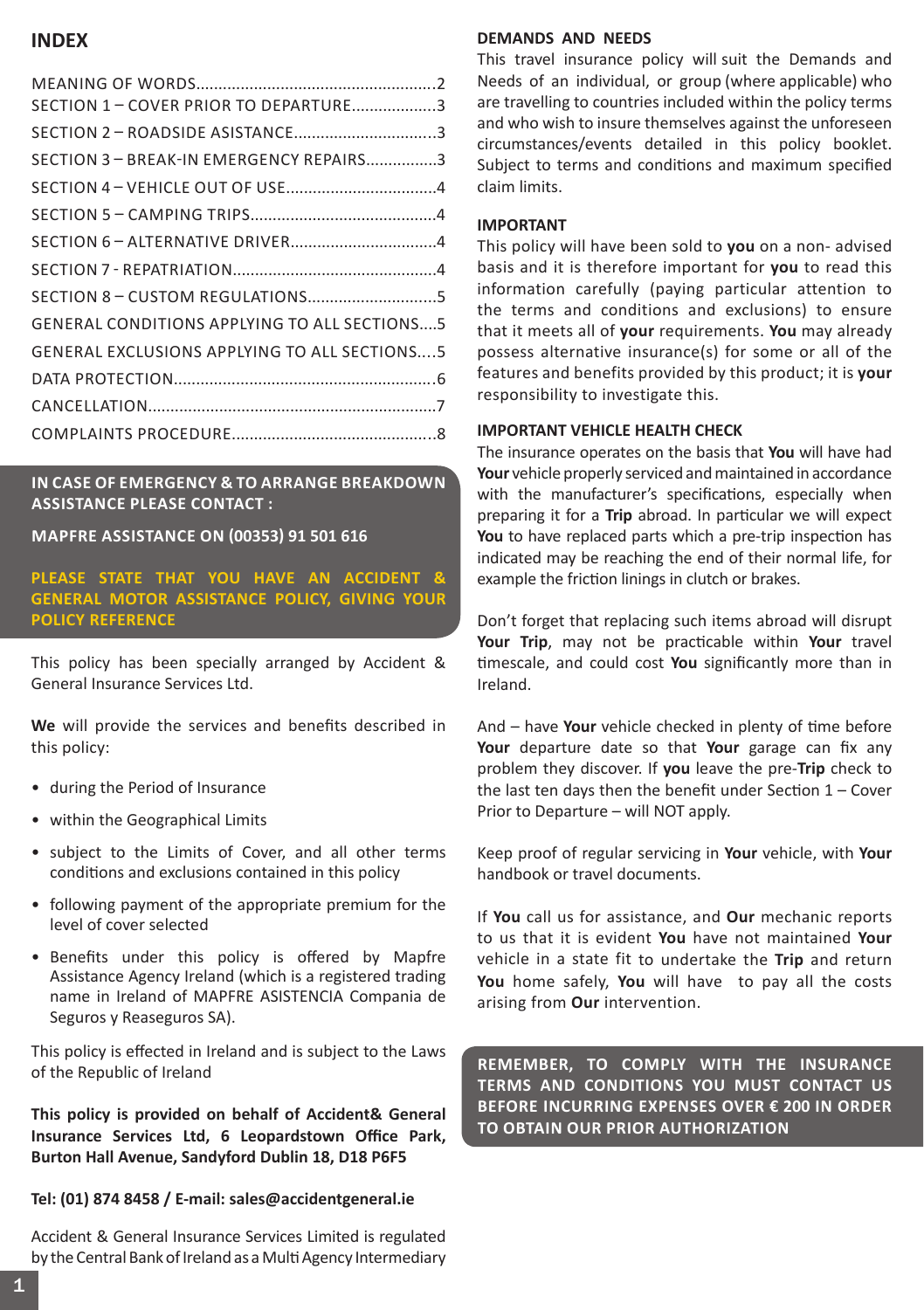# **MEANING OF WORDS**

Wherever the following words and phrases appear in this Policy they will always have these meanings:

#### **GEOGRAPHICAL LIMITS**

The following countries: Andorra, Austria, Balearics, Belgium, Bulgaria, Canary Islands, Channel Islands, Corsica, Cyprus, Czech Republic, Denmark, Finland, France, Germany, Gibraltar, Greece, Great Britain, Hungary, Italy, Liechtenstein, Luxembourg, Malta, Monaco, Netherlands, Northern Ireland, Norway, Poland, Portugal, Romania, San Marino, Sardinia, Sicily, Slovak Republic, Slovenia, Spain, Sweden, Switzerland, Turkey in Europe plus Üsküdar.

#### **HOME**

The Policyholders principal place of residence in Ireland shown on the schedule.

#### **INSURED PARTY**

Insured Persons, being authorised occupants of the Insured Vehicle during the **Trip**, in respect of which the appropriate premium for the vehicle cover has been paid.

#### **INSURED PERSON(S) / YOU / YOUR / POLICY HOLDER /DRIVER**

Each person named on the schedule and for whom the appropriate premium has been paid, who is resident in Ireland, or any person driving an insured vehicle, and any passengers in the insured vehicle (**We** will help up to 8 people including the driver).

### **INSURED VEHICLE**

The vehicle described on the Schedule, owned by or the responsibility of the Policyholder or his/her immediate family:

- being a car, motorised caravan, light van, estate car or 4x4 sport utility vehicle together with a towed caravan or trailer registered in Ireland and normally kept at the Policyholders Home
- must be less than 11 years old at the date of departure of the planned **Trip** or less than 16 years old if the additional premium has been paid;
- not used by **You** during the **Trip** as a taxi or minicab or for the carriage of commercial goods; each not exceeding the following gross vehicle weight and dimensions (which apply inclusive of any load carried): 3,500 kg; length 7m; height 3m; width 2.25m; carrying not more than the number of persons recommended by the vehicle manufacturer, each person must be provided with a seat and seat belt, and the most who can be insured are eight persons, including the driver.

**IRELAND**

The island of Ireland

### **LIMITS OF COVER**

Unless stated to the contrary, **Our** maximum liability in any one Period of Insurance is limited to the amount stated in each Section. If in the course of a **Trip You** suffer a claim which uses up all of a benefit limit under a certain Section, then **We** may ask for additional premium to reinstate cover under that Section of the Policy.

#### **PERIOD OF INSURANCE**

The period shown on the schedule and for which the appropriate premium has been paid. Cover also applies during **Your** direct outward and return journeys from and to Home. Cover for Section 1 begins up to seven days before **You** commence **Your Trip**. Cover for all other sections applies for the length of **Your Trip**.

*Please note:* During the annual Period of Insurance **You** will be covered for Trips **You** undertake in the Geographical Limits, on condition that the total period **You** spend travelling on such Trips does not exceed a total of 60 days (irrespective of the number of individual Trips **You** undertake).

### **TRIP**

A journey **You** undertake in the Insured Vehicle within the countries of the Geographical Limits, during the Period of Insurance, commencing and ending in Ireland, and each not exceeding 31 consecutive days.

*Please note:* Cover applies door-to-door, so all the appropriate benefits apply within Ireland during **Your** direct journeys between home and the port or international rail terminal. **You** will be asked to demonstrate that **You** are planning or undertaking a journey abroad, for example by providing evidence of a sea crossing or accommodation booking.

Due to DP, we may not be able to validate the booking with ferry company if quote no. provided

If, however, **Your Trip** is planned to exceed 31 consecutive days in length, then no cover at all will apply under this Policy in respect of that **Trip** and **You** will need to make alternative insurance arrange- ments.

### **WE, OUR or US**

Means MAPFRE ASISTENCIA Compania de Seguros y Reaseguros SA, trading as MAPFRE ASSISTANCE Agency Ireland, is authorised by Direccion General de Seguros y Fondos de Pensiones del Ministerio de Economia y Hacienda in Spain and is regulated by the Central Bank of Ireland for conduct of business rules.The principal place of business of MAPFRE ASSISTANCE Agency Ireland is at Ireland Assist House, 22-26 Prospect Hill, Galway. Registered in Republic of Ireland. Reg No 903874.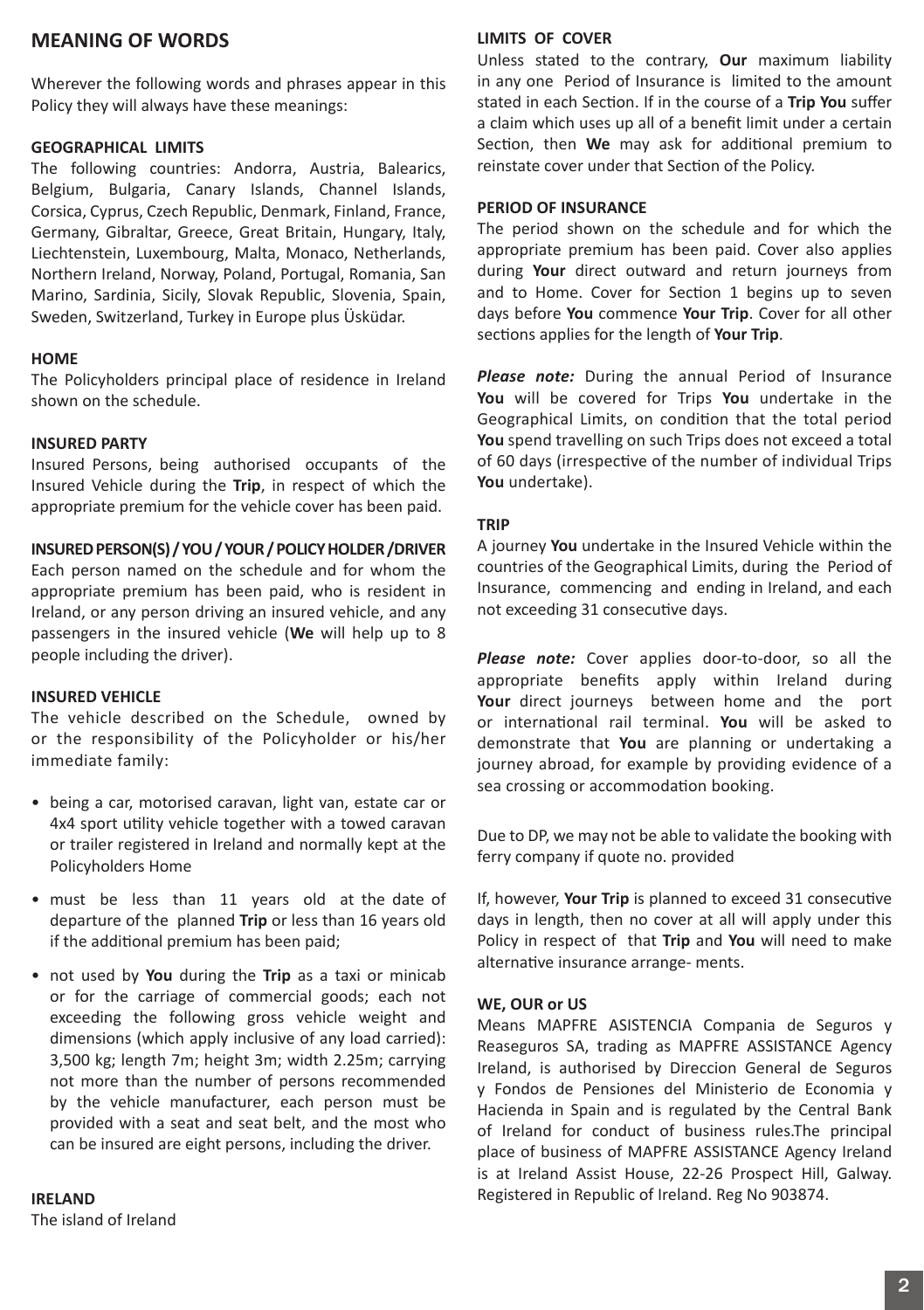# **SECTION 1 – COVER PRIOR TO DEPARTURE**

If the Insured Vehicle is lost, immobilised or made unroadworthy as a result of breakdown, accident, fire or theft occurring in the seven days immediately before **Your** arranged departure date, **We** will pay up to €1,000 in total under this Policy towards:

- Hire of an equivalent replacement vehicle, where available, to enable **You** to carry out **Your** original **Trip** if:
	- a) The Insured Vehicle, if stolen, is not recovered before **Your** arranged departure date. Or
	- b) The Insured Vehicle cannot be repaired within 24 hours following the booked time of departure for the **Trip**. **We** will pay for the rental charge, collision damage waiver and any necessary drop-off charge.
- The additional cost of rebooking any sea crossing missed as a result of the incident giving rise to a claim (or, where **Your** original route is unavailable, the nearest suitable alternative sea crossing), if the Insured Vehicle is repaired within 24 hours after the original time **You** had planned to depart on the **Trip**.

Any claim involving the hire of a replacement vehicle must have **Our** prior approval. **You** must contact **Us** as soon as **You** know **Your** vehicle may be unavailable for the planned **Trip**.

**Your** claim must be supported by aletter from a garage confirming:

- the regular maintenance and servicing of **Your** vehicle.
- precise details of the breakdown or damage.
- breakdown, when occurring, was sudden and unforeseen.
- repairs cannot be effected before the date **You** plan to begin

If no suitable replacement vehicle is available for **You** to take out of Ireland then **We** will arrange and pay for **You** to reach **Your** port of departure by the most appropriate means, and will arrange for a replacement vehicle, where and when available, at the port where **You** arrive abroad, within the overall maximum of €1000.

### **WHAT IS NOT COVERED:**

- any claim resulting from breakdown, accident, fire, or theft occurring before purchasing this policy
- any claim resulting from breakdown if **You** have purchased this insurance less than TEN days before **Your** planned date of departure.
- any claim when actual or imminent breakdown of **Your** vehicle is diagnosed or discovered in the course of a service carried out less than TEN days prior to **Your** planned date of departure.
- the cost of fuel and oil used in any replacement vehicle.
- the cost of any optional Personal Accident insurance or other benefit not specifically covered under this Section.
- anything mentioned in the General Exclusions.

# **SECTION 2 – ROADSIDE ASISTANCE**

If the Insured Vehicle is immobilised or made unroadworthy during a **Trip** as a result of fire, theft, accidental damage or breakdown, **We** will arrange, and pay up to a maximum under this Policy of €350, for roadside assistance and, if necessary, transport the Insured Person(s) and the Insured Vehicle to the nearest suitable repairer.

Any garage or specialist undertaking repair work (other than at the roadside) will be acting as **Your** agent for such repair work. We are not responsible for the cost and quality of any repairs.

#### **WHAT IS NOT COVERED:**

- a) more than 1 hour labour roadside assistance
- b) the cost of replacement parts or other materials.
- c) the use of specialist off-highway- recovery equipment or winching costs.
- d) Trips solely within Ireland.
- e) anything mentioned in the General Exclusions.

# **FOR MOTOR ASSISTANCE UNDER THESE SECTIONS CALL Mapfre Assistance on (00353) 91 501 616**

# **SECTION 3 – BREAK-IN EMERGENCY REPAIRS**

In the event of a theft (or attempted theft) of the Insured Vehicle or the contents contained in the Insured Vehicle during the **Trip**, **We** will pay up to €250 in total under this Policy for immediate emergency repairs and/or replacement parts, necessary to place the Insured Vehicle in a secure condition to continue the **Trip**.

**You** must obtain a police report within 24 hours after the incident which gives rise to a claim.

#### **WHAT IS NOT COVERED:**

- a) damage to paintwork or other cosmetic items.
- b) costs incurred following **Your** return Home.
- c) Trips solely within Ireland.
- d) anything mentioned in the General Exclusions

• loss of use of a vehicle hired to **You**.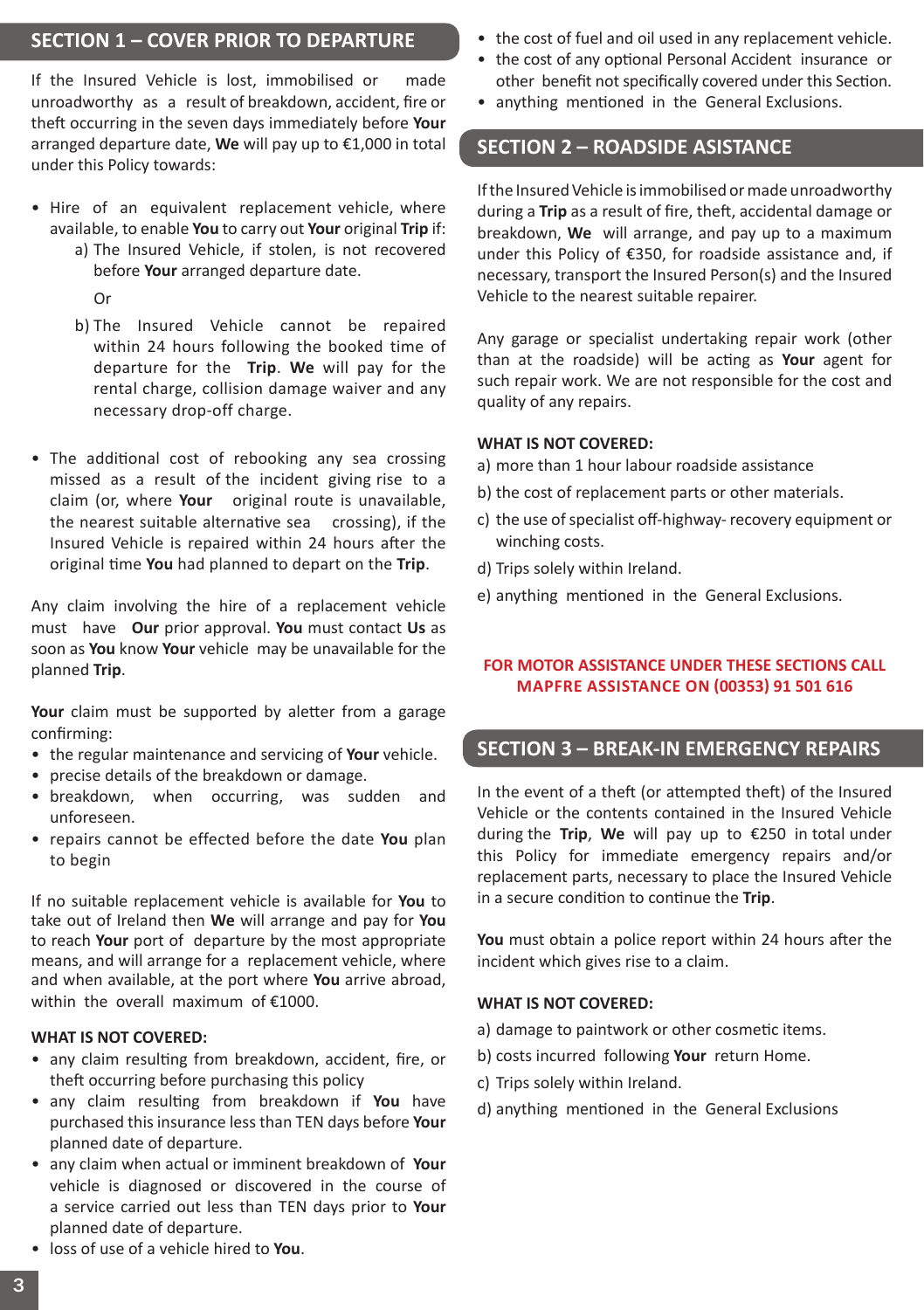# **SECTION 4 – VEHICLE OUT OF USE**

If the Insured Vehicle is lost, immobilised or made unroadworthy during a **Trip** as a result of fire, theft, accidental damage or breakdown, and repairs cannot be completed within 24 hours.

### **We will pay:**

• Up to a maximum of €1,000 in total under this Policy for the additional cost of transporting **You**, with **Your** luggage, to **Your** destination by public transport OR for the immediate hire of an equivalent replacement vehicle, where and when obtainable whilst the Insured Vehicle remains unserviceable. **We** will pay for the rental charge, collision damage waiver and any necessary drop-off charge up to a maximum of €1000. **We** cannot guarantee a like for like replacement vehicle.

### **OR ALTERNATIVELY**

• The cost of local overnight hotel accommodation while **You** wait for repairs to be completed. **We** will pay Bed & Breakfast only costs up to a maximum of €130 per Insured Person with an overall limit of €650 under this Policy, on condition that this cost is additional to, or in excess of, any accommodation costs **You** had planned to pay if the loss of use of the Insured Vehicle had not occurred.

### **WHAT IS NOT COVERED:**

- a) the cost of fuel and oil used in any replacement vehicle.
- b) the cost of any optional Personal Accident insurance or other benefit not specifically covered under this Section.
- c) Trips solely within Ireland.
- d) anything mentioned in the General Exclusions.

# **SECTION 5 – CAMPING TRIPS**

If the tent **You** are carrying with **You**, and using in the course of the **Trip** as **Your** principal overnight accommodation, is made unserviceable through theft or accidental damage:

• **We** will pay the cost of a suitable replacement tent, on a like for like basis where available, for the remainder of the period of the **Trip** up to a maximum of €250. This will be on a Pay & Claim basis. Please retain all receipts for submission with **Your** claim.

### **OR, where this is not practicable**

• **We** will pay up to €130 in total per Insured Person for emergency Bed & Breakfast only expenses (excluding alcohol) over and above those planned, with an overall maximum under this Policy, for all Insured Persons, of €650 in total.

You must report to the local police in the country where the incident occurred within 24 hours of discovery and obtain a written report of the theft.

If You are claiming for accidental damage to the tent You must produce evidence of the damage. For example, photographs or a report from a reputable dealer.

#### **WHAT IS NOT COVERED:**

- a) any expenses incurred as a result of adverse weather conditions which do not actually damage the tent so as to render it unserviceable.
- b) loss of use of any tent **You** are not carrying on the **Trip** with **You** or which belongs to a Tour Operator or holiday company.
- c) anything mentioned in the General Exclusions.

# **SECTION 6 – ALTERNATIVE DRIVER**

In the event of the driver being declared medically unfit to drive the Insured Vehicle in the course of a **Trip**, or having to return Home early because of what **We** agree is a serious or urgent reason, and there is no other Insured Person qualified and competent to drive, **We** will pay all necessary additional costs incurred to repatriate the Insured Vehicle to the home address in Ireland up to a maximum of €650. At **Our** option **We** may elect to provide a qualified driver to drive back the Insured Vehicle and passengers.

You must supply at Your own expense all information. evidence and medical certificates as required by Us.

### **SECTION 7 - REPATRIATION**

If the Insured Vehicle is lost, immobilised or rendered unroadworthy during a **Trip** as a result of fire, theft, accidental damage or breakdown:

- **We** will pay the cost of transporting **You**, together with **Your** hand luggage and valuables, back to **Your** Home address in Ireland if the Insured Vehicle cannot be and could not have been repaired (or, in the case of theft, has not been recovered in a roadworthy condition) by the intended time of **Your** return Home. The means of transport to be employed shall be at **Our** discretion, up to a maximum of €500.
- **We** will pay the cost of transporting the Insured Vehicle to **Your** Home address in Ireland if repairs cannot be carried out abroad (or the Insured Vehicle, if stolen, has been recovered but is no longer in a roadworthy condition), by the intended time of **Your** return Home. **We** will pay for necessary garage storage costs and costs of transportation and delivery, up to a maximum of €1,000.

### **OR**

• When agreed in advance by **Us**, **We** will pay the cost of one person to travel to the location of the Insured Vehicle by public transport to drive the repaired vehicle to Home in Ireland up to a maximum of €500.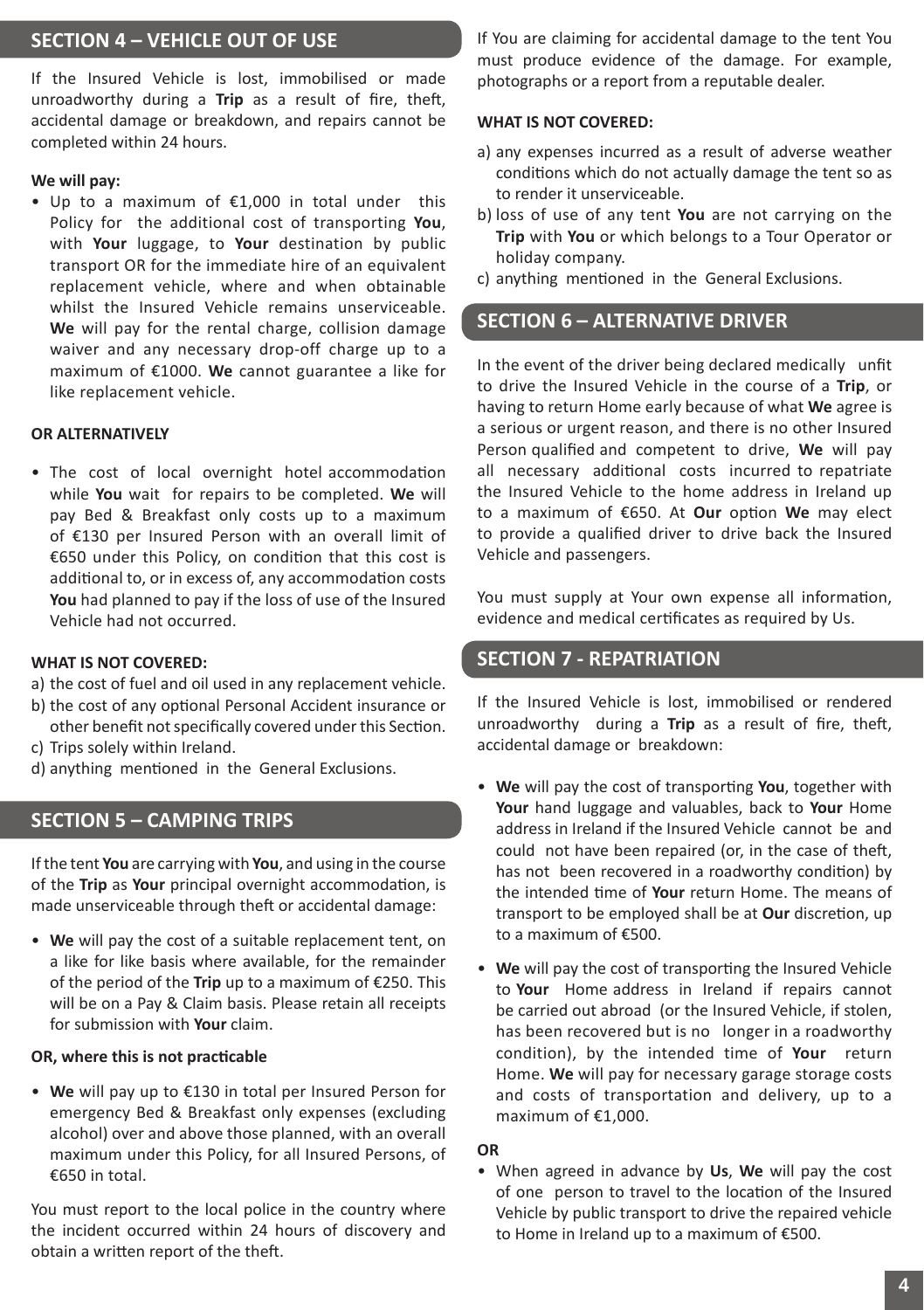### **WHAT IS NOT COVERED:**

a) anything mentioned in the General Exclusions

# **SECTION 8 – CUSTOM REGULATIONS**

If as the result of fire, theft, accidental damage or breakdown occurring outside Ireland during a **Trip**:

- The Insured Vehicle is beyond economic repair, **We** will refer **you** directly to **your** Motor Liability Insurer.
- The Insured Vehicle is not taken permanently out of the foreign country within the limited time allowed after import, or **You** inadvertently fail to observe the import conditions which permit import for a limited time without payment of duty, then **We** will pay **Your** liability for any duty claimed from **You**. **We** will not pay the cost of any other import duties imposed by Customs.

#### **GENERAL CONDITIONS APPLYING TO ALL SECTIONS**

- a) **You** must declare to **Us** all facts which are likely to affect this insurance. Failure to do so may prejudice entitlement to claim. If **You** are uncertain as to whether a fact is material, **You** should declare it to **Us**.
- b) **You** must exercise reasonable care for the supervision and safety of the Insured Vehicle. **You** must take all reasonable steps to avoid or minimise any claim.
- c) **We** cannot accept responsibility for the transportation of pet animals or livestock carried within the Insured Vehicle at the time of an insured incident.
- d) **We** will make every effort to apply the full range of services in all circumstances dictated by the terms and conditions. Remote geographical locations or unforeseeable adverse local conditions may preclude the normal standard of service being provided.
- e) If **we** pay a claim under any cover provided by this insurance, **we** will be entitled to ask for all reasonable help from **you** to take action in **your** name to get back **our** costs from another organisation.
- f) **We** may, at any time, pay to **You Our** full liability under this Policy after which no further liability shall attach to **Us** in any respect or as a consequence of such action.
- g) **You** must give **Us** written notice of any event which may lead to a claim, within 28 days of **Your** return Home to Ireland. **You** must supply **Us** with a written statement substantiating **Your** claim, together with (at **Your** own expense) all certificates, information, evidence and receipts that **We** require.
- h) If any fraudulent claim is made or if any fraudulent means or devices are used to obtain any benefit under the insurance, this Policy shall become void and the premium paid shall be forfeited. Any benefits so claimed and received must be repaid to **Us**.
- i) If any dispute arises as to the Policy interpretations, or as to any rights or obligations under the Policy, **We** offer **You** the option of resolving this by using the Arbitration procedure **We** have arranged. Please see the details shown in the Complaints Procedure. Using this service will not affect **Your** legal rights. any nuclear fuel or from any nuclear waste.<br> **5** will not affect Your legal rights.
- j) **You** will be required to reimburse to **Us**, within one month of **Our** request to **You**, any costs or expenses **We** have paid out on **Your** behalf which are not covered under the terms of the insurance.
- k) **You** must pay the appropriate premium for the full number of days comprising **Your** planned **Trip**. If **Your Trip** is planned to exceed the number of days for which **We** offer insurance then no cover at all shall apply in respect of that particular **Trip** and **You** will need to make alternative insurance arrangements.
- l) At the time of a claim, at **Our** request **You** must provide evidence of proper servicing of **Your** vehicle.
- m) A garage or specialist undertaking repair work on **Your** instructions and which is not specifically covered under this insurance will be acting as **Your** agent for such repair work.
- n) Service will be provided only to the Insured Vehicle, details of which have been supplied to **Us**.

#### **GENERAL EXCLUSIONS APPLYING TO ALL SECTIONS**

No Section of this Policy shall apply in respect of:

- a) Claims arising from circumstances which were known to **You** at the time of applying for this insurance or at any time prior to the commencement of the Period of Insurance, or claims arising as a result of a material fact or facts, which have not been disclosed to **Us** prior to the commencement of the Period of Insurance.
- b) Vehicles which have not been maintained and operated in accordance with the manufacturer's recommendations; a previous inadequate repair; unsuccessful d.i.y. dismantling and/or reassembly; kit cars; and any recurring claim due to the same cause, where action has not been taken to correct the fault.
- c) Loss, damage or expense which at the time of happening is insured by, or would, but for the existence of this Policy, be insured by any other existing certificate, Policy or any motoring organisation's service. If **You** have any other Policy in force which may cover the event for which **You** are claiming, **You** must tell **Us**.
- d) Costs which would have been payable if the event being the subject of a claim had not occurred (for example, the cost of meals which **You** would have paid for in any case).
- e) The Insured Vehicle temporarily disabled by floods or snow-affected roads, or **Your** having caused the Insured Vehicle to become embedded in sand or mud.
- f) Claims arising from motor racing, rallies, speed or duration tests or practising for such events.
- g) Claims arising from a previously inadequate repair to the Insured Vehicle.
- h) Claims arising from loss of or damage to contents of the Insured vehicle.
- i) Vehicles being used by **You** for hire or reward during the **Trip**.
- j) Any deliberately careless or deliberately negligent act or omission by **You**.
- k) Any losses caused by war, revolution or any similar event.
- l) Any losses caused by :
	- a) Ionising radiation or radioactive contamination from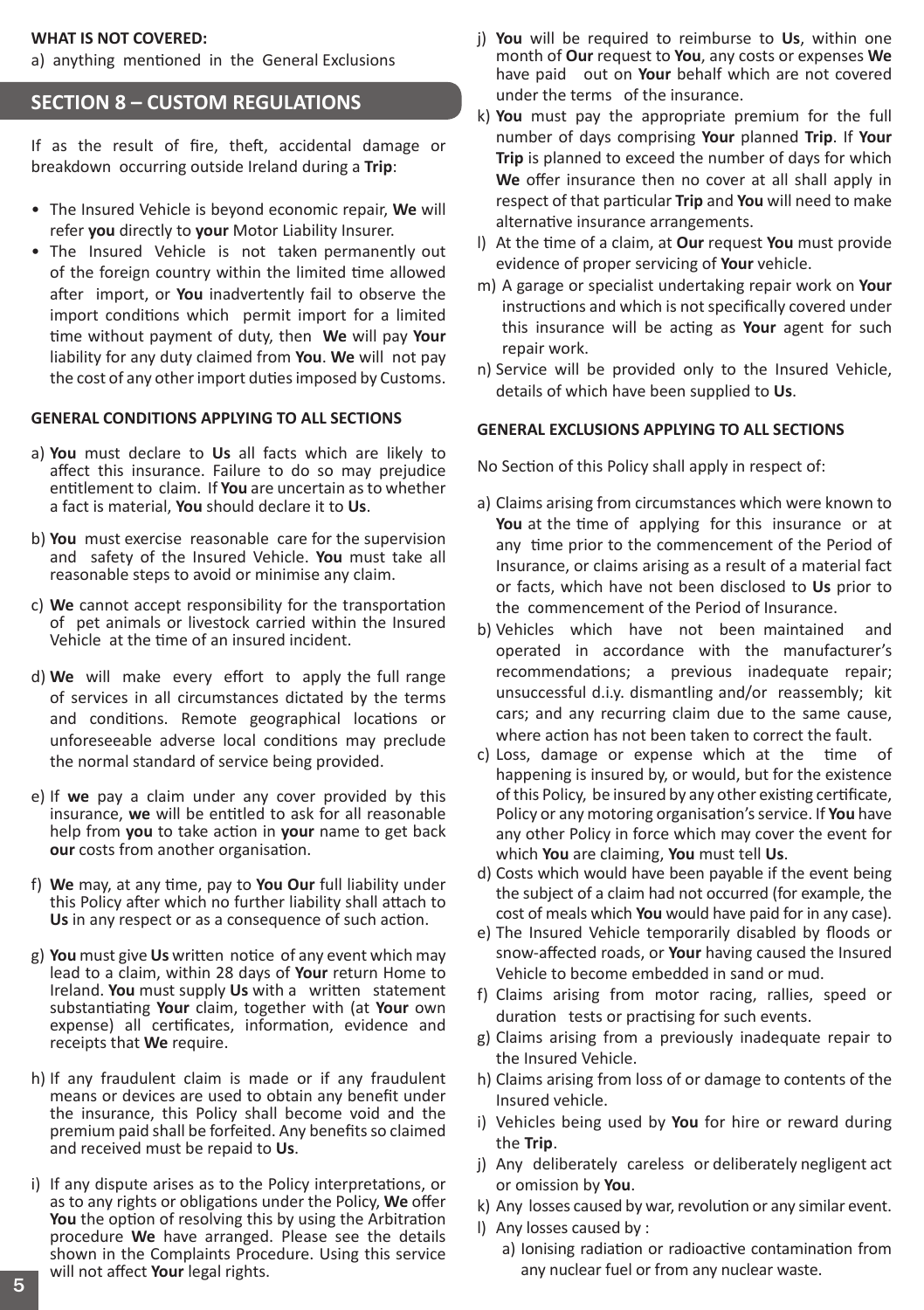- b) Which results from burning nuclear fuel: or
- c) Radioactive, toxic, explosive or other dangerous properties of any nuclear machinery or any part of it.
- m) Loss or destruction or damage or any expense whatsoever resulting from: Ionising radiations or contamination by radioactivity from any nuclear waste from the combustion of nuclear fuel, or the radioactive, toxic, explosive or other hazardous properties of any explosive nuclear assembly or nuclear component thereof.
- n) Delay, loss, damage, injury or consequential loss, directly or indirectly caused by the actual or potential inability of any computer, data processing equipment or media, microchip, integrated circuit or similar device, or any computer software or stored programme to correctly recognise any date as the calendar date or to continue to function correctly in respect of or beyond that date.
- o) The cost of telephone calls when contacting **Us**. Whenever possible **We** will call **You** back as soon as possible.
- p) Consequential loss of any kind arising from the provision of, or any delay in providing, the services to which this Policy relates, unless negligence on **Our** part can be demonstrated.
- q) Any claim when **You** have not paid the appropriate premium for the full number of days comprising **Your** planned **Trip**, irrespective of when the incident giving rise to the claim may occur.
- r) Any fines, parking charges or congestion charges arising under this Policy
- s) Any specialist off-highway-recovery equipment or winching costs. Any vehicle or equipment used other than a standard recovery vehicle would be considered as specialist
- t) **We** will not provide cover, pay any claim or provide any benefit if doing so would expose **Us** to any sanction, prohibition or restriction under United Nations resolutions or the trade or economic sanctions, laws or regulations of the European Union, United Kingdom or United States of America.

# **Use of Your Personal Data**

### **Data Protection**

We will need to obtain personal information from you to provide you with the policy of insurance.

This means any information obtained from you in connection with this policy provided to you by us (or our subsidiaries) must be collected lawfully and in accordance with Data Protection Legislation.

### **We use your personal data in the following ways:**

• to provide you with policy cover, including underwriting and claims handling. This may include disclosing information to other insurers, regulatory authorities, or to our agents who provide services on your behalf under the policy;

- to confirm, maintain, update and improve our customer records;
- to identify and market products and services that may be of interest to you, (subject to your prior consent);
- to analyse and develop our relationship with you;
- to help in processing any applications you may make:
- to carry out studies of statistics and claim rates;
- for the analysis and the prevention of fraud;
- for the analysis and the prevention of payment defaults;
- for statistical studies by us and/or any sectorial organisation in Europe.

Where you have given your consent, we may share some of your personal information with our partner companies or companies within our group so that they can provide you with information about other products, services and promotions that may be of interest to you by letter, telephone, SMS or e-mail.

### **We will only disclose your personal information to third parties if:**

- it is necessary for the performance of your policy of insurance with us;
- you have given your consent, including marketing consent; or
- such disclosure is required or permitted by law.

You can change your mind about your marketing consent at any time by contacting our **Data Protection Officer**:

**Ireland Assist House 22-26 Prospect Hill, Galway.** 

### **Or email: dpo.ireland@mapfre.com**

**We disclose your personal information to third parties where:**

- it is necessary for the performance of your insurance policy;
- if you have given your consent; or
- if such disclosure is required or permitted by law.

We deal with third parties that we trust to treat our customers' personal information with the same stringent controls that we apply ourselves.

Some of the personal information required from you is sensitive information such as details of any current or past medical conditions for you and your fellow travellers on the policy. This is a 'special category of information' under Data Protection legislation. We will not use sensitive information about you except for the specific purpose for which you provide it including enabling us to quote for your policy cover, to confirm policy cover and to provide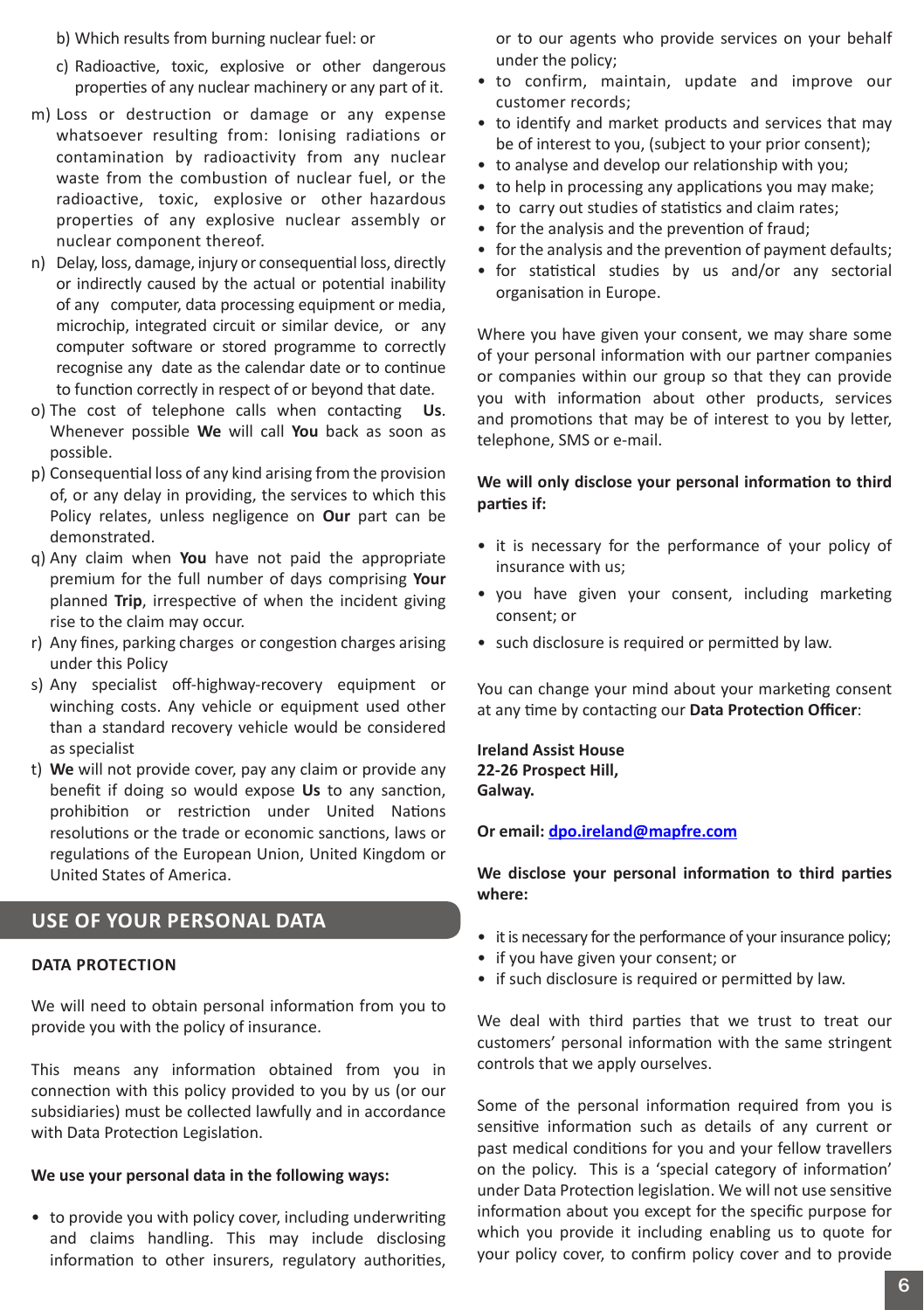the services described in the policy. You must ensure that you only provide sensitive information about other people identified on the insurance policy where you have their consent or the legal right to disclose their personal information, including their sensitive personal information.

# **To assist with fraud prevention and detection we may:**

- share information about you across our group, with other insurers and, where we are entitled to do so under the Data Protection legislation, the police and other law enforcement agencies
- pass your details to a central insurance application and claims checking system, whereby it may be checked against information held by that central insurance application and claims checking system and shared with other insurers
- check your details with fraud prevention agencies and, if you give us false or inaccurate information and we suspect fraud, we will record this with the fraud prevention agency and other organisations may also use and search these records to:
	- a) help make decisions about credit and credit related services for you and members of your household;
	- b) help make decisions on motor, household, credit, life and other insurance proposals and claims for you and members of your household;
	- c) trace debtors, recover debt, prevent fraud and to manage your insurance policies;
	- d) check your identity to prevent money laundering;
	- e) undertake credit searches and additional fraud searches.

You are entitled on request to receive a copy of the personal information we hold about you. This will be information that you have given us during your policy. We do not hold any information relating to your credit status. If you would like a copy of your information, please contact our **Data Protection Officer**:

**Ireland Assist House 22-26 Prospect Hill, Galway.** 

# **Or email: DPO.IRELAND@mapfre.com**

We are hereby released from any liability for any claim if you refuse disclosure of the data to a third party, which in turn prevents us from providing cover under this policy.

You agree we will store the Personal Data according to Data Protection legislation.

You agree that if you travel outside the European Economic Area ("EEA"), it may be necessary for us to transfer your

data outside of the EEA in order to fulfil our obligations to you in the provision of the services under the terms of this policy. The fulfilment of our obligations may include sharing your data with our service providers whom we may engage to ensure the provision of those services to you. We undertake not to transfer your data outside of the EEA or share your data with our service providers for any other reason than the fulfilment of our obligations under the terms of this policy. You have provided your consent for such transfer and sharing of data. Further details of how data is shared outside the EEA can be found in our Privacy policy on our website.

We keep records of any transactions you enter with us or our partner companies for up to six years. This is to enable a response to all claims under the policy, validation of policy cover, any enquiries, complaints or disputes that arise in that period and to comply with our legal and regulatory requirements.

We may keep other personal information about you if it is necessary for us to do so to comply with the law.

# **Cancellation**

- 1) If **you** find that the cover provided under this policy does not meet **your** needs, please contact **Us** within 14 days of receiving this document and we will cancel this policy. **You** will receive a full refund of **your** premium as long as **you** have not made any claims.
- 2) If **you** cancel the policy outside the 14-day period, as long as **you** have not made any claims, **you** will receive a refund of **your** premium for the amount of time left to run on the policy, less an administrative charge of €10
- 3) **We** may cancel this policy by giving **you** at least 14 days written notice at **your** last-known address if:
	- i) **You** fail to pay the premiums after **We** have sent **you** a reminder to do so. If **We** have been unable to collect a premium payment, **We** will contact **you** in writing requesting payment to be made by a specific date. If **We** do not receive payment by this date **We** will cancel **your** policy by immediate effect and notify **you** in writing that such cancellation has taken place.
	- ii) **You** refuse to allow **Us** reasonable access to **your** property (vehicle and so on) to provide the services **you** have asked for under this policy or if **you** fail to co-operate with **Our** representatives;
	- iii)**You** otherwise stop keeping to the terms and conditions of this policy in any significant way; or
	- iv)The cost of providing this policy becomes prohibitive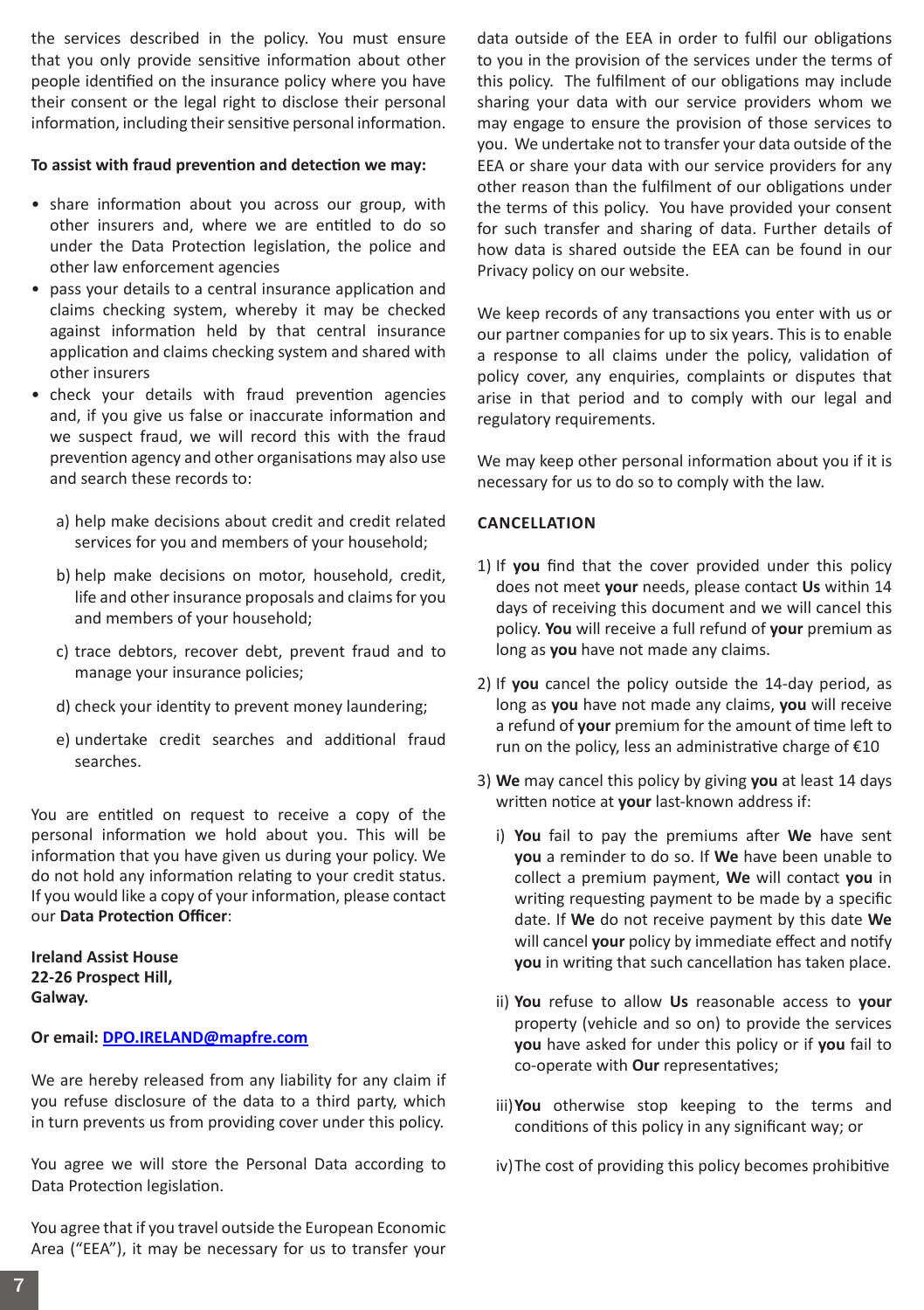### **COMPLAINTS PROCEDURE**

**We** aim to provide a first class service however, if **You** have any complaint regarding the standard of service **You** have received under **Your** Policy, the following procedure is available to **You** to resolve the situation:

If **you** have a complaint about **Our** service, **you** can write to **Our** Complaints Specialist at:

**Ireland Assist House 22-26 Prospect Hill, Galway.**

### **Tel: (00353) 91 501 616**

If Your complaint is about the sale of the policy, please contact your agent who arranged the insurance on your behalf at:

**Customer Service Department Accident & General Services Ltd. 6 Leopardstown Office Park, Burton Hall Avenue, Sandyford, Dublin 18, D18 P6F5**

**Tel: +353 (1) 874 8458 E-mail: sales@accidentgeneral.ie**

**We** will deal with **your** dissatisfaction as soon as **We** can and try to reach an amicable resolution.

If **We** are unable to reach a resolution within 40 business days or if **you** are not happy with **Our** resolution, **you** may have the right to refer the matter to the Financial Services and Pensions Ombudsman by writing to:

**The Financial Services and Pensions Ombudsman Lincoln House, Lincoln Place, Dublin 2, D02 VH29**

**Tel: +353 1 567 7000 Email: info@fspo.ie Website: www.fspo.ie**

Following the complaints procedure does not affect **your** legal rights.

# **IN AN EMERGENCY**

**FIRST CHECK THE CIRCUMSTANCES ARE COVERED BY THIS POLICY.**

# **HAVING DONE THIS, TELEPHONE Mapfre Assistance STATING YOUR NAME AND YOUR POLICY REFERENCE.**

- Call **Us** and **We** will contact the nearest suitable garage.
- On motorways always use the Emergency telephones as these pinpoint **Your** exact location. The Police will arrange for assistance to tow **You** to safety. Then call **Us** from an ordinary phone or use **Your** mobile.
- If the local Police call for a recovery vehicle to tow **You** from the motorway, and **You** are asked to pay on the spot for this service, **You** should send **Us** the original receipt.
- **• You** should be aware that hire car companies impose minimum driver age restrictions, and will require sight of a credit / debit or charge card before releasing the vehicle to **You**.
- Please give **Us** an address or phone number where **We** can contact **You**.
- **• We** monitor the progress of each case with care and make all the necessary arrangements.
- Remember, to comply with the insurance terms and conditions **You** must contact **Us** before incurring expenses over €200 in order to obtain **Our** prior authorisation.

# **CALL Mapfre Assistance ON : (00353) 91 501 616**

**PLEASE STATE THAT YOU HAVE AN ACCIDENT & GENERAL MOTOR ASSISTANCE POLICY, GIVING YOUR POLICY REFERENCE**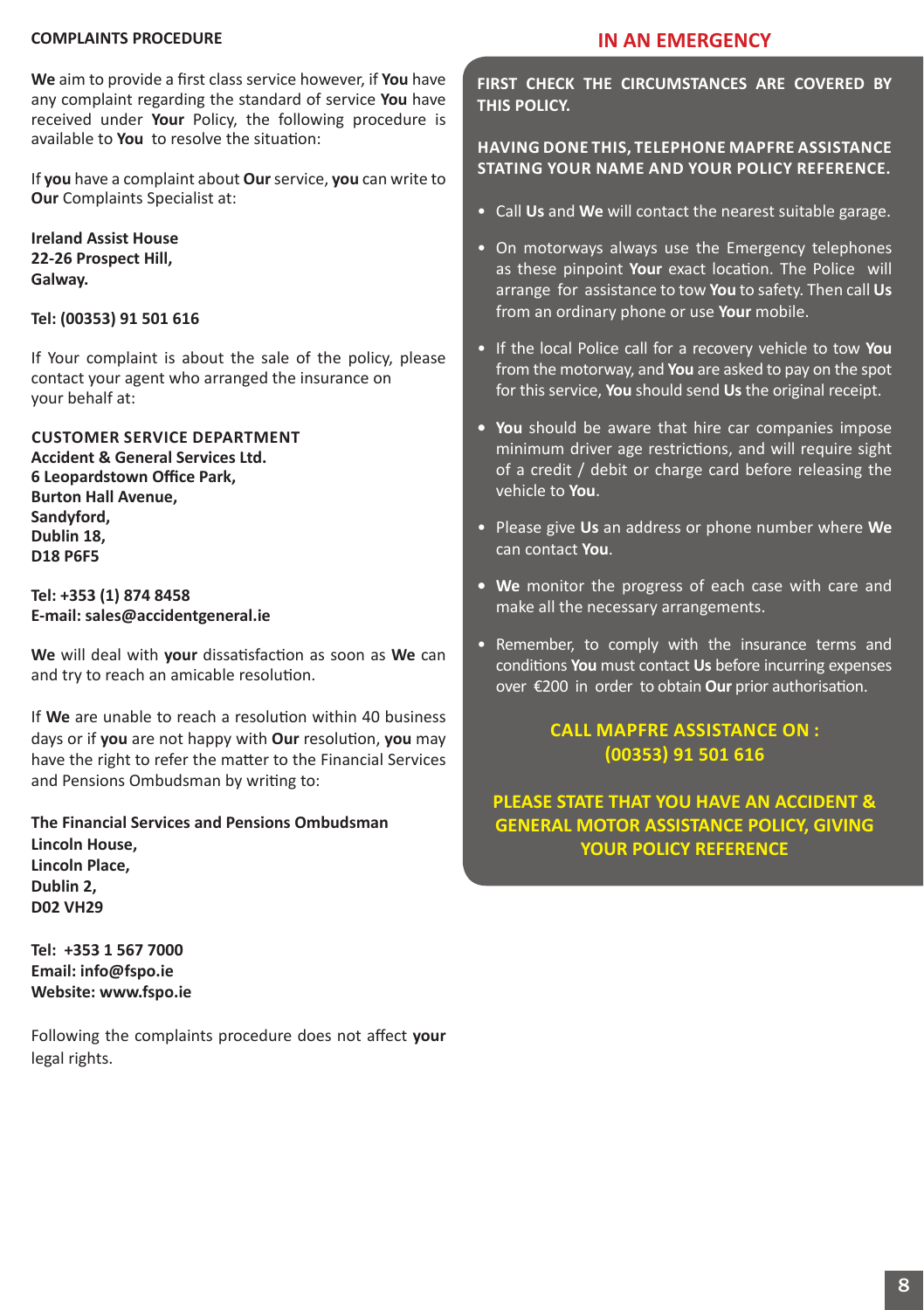# **NOTES**